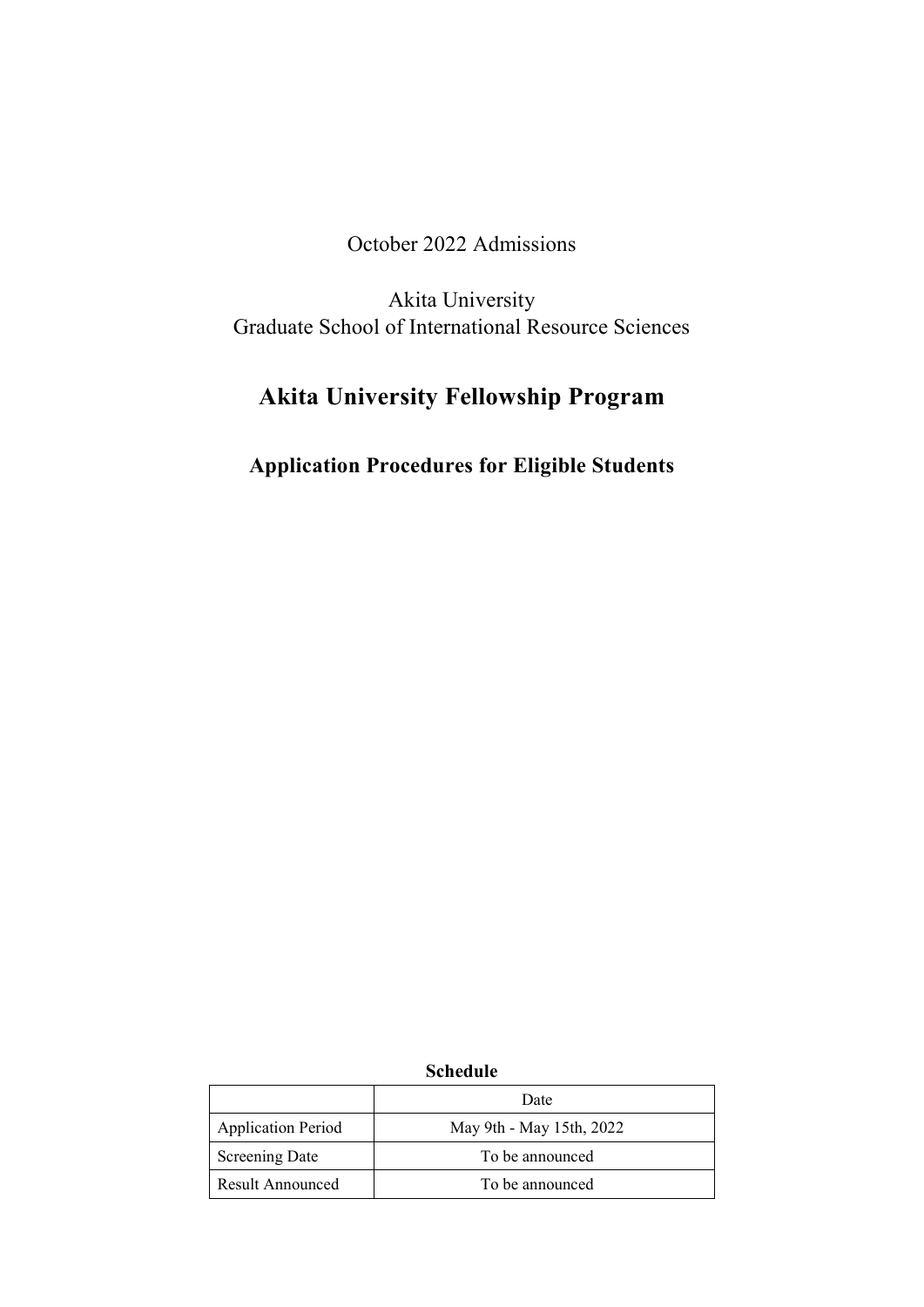### **Akita University Graduate School of International Resource Sciences Akita University Fellowship Program**

 The objective of the "Akita University Fellowship Program" is to secure excellent candidates who apply to study for the doctoral program in contributing to science, technology, and innovation in the future, and implement improvements in their treatment and support for students' career paths in the doctoral program. The program payment consists of assistance grant funding (worth ones' living costs) to devote oneself to research, research expenses, and assistance to secure a position after obtaining a doctoral degree. This program will be provided to brilliant doctoral students who have great passion to study and always aspire to the advancement of research.

 The Graduate School of International Resource Sciences, Akita University will conduct the Establishment Program of University Fellowships titled "Cultivation of Advanced Resource Sciences-related Doctoral Students with the Integration of the Humanities and Sciences to Contribute to Achieving SDGs". This program aims to advance the cultivation of high level, resources-related doctoral students for the achievement of SDGs regarding sustainable resource supply and use. The program also aims to make the doctoral program complete in the education and research of resource sciences with the integration of the humanities and sciences, one of the features of Akita University.

 To achieve the aim, the Graduate School of International Resource Sciences will implement the following to assist doctoral program students.

#### **Advancement of research and assistance to career paths:**

- 1) Increasing interaction between doctoral students by utilizing a lounge for the exchange of information and compiling a database of research activities.
- 2) Holding research workshops for improving their ability to research
- 3) Implementing internships through cooperative research with enterprises

#### **Securing career paths:**

- 1) Mentorship and implementation of securing career paths through a specially appointed assistant professor
- 2) Matching the eligible students' research activities to the needs of enterprises by compiling a database

#### **Assistance grant funding and research expenses**

 Payment of 150,000 yen per month for assistance grant funding (worth ones' living costs) and 300,000 yen per year for research expenses

(Maximum payment period is 3 years according to the standard term of the doctoral program)

 After understanding the meaning of the "Akita University Fellowship Program", the Graduate School of International Resource Sciences will recruit 1st year doctoral students or students who are planning to enter the doctoral program hoping to participate actively with aspirations for the program.

 However, applicants must be unassisted by any other student scholarships. Please refer to "Application requirements."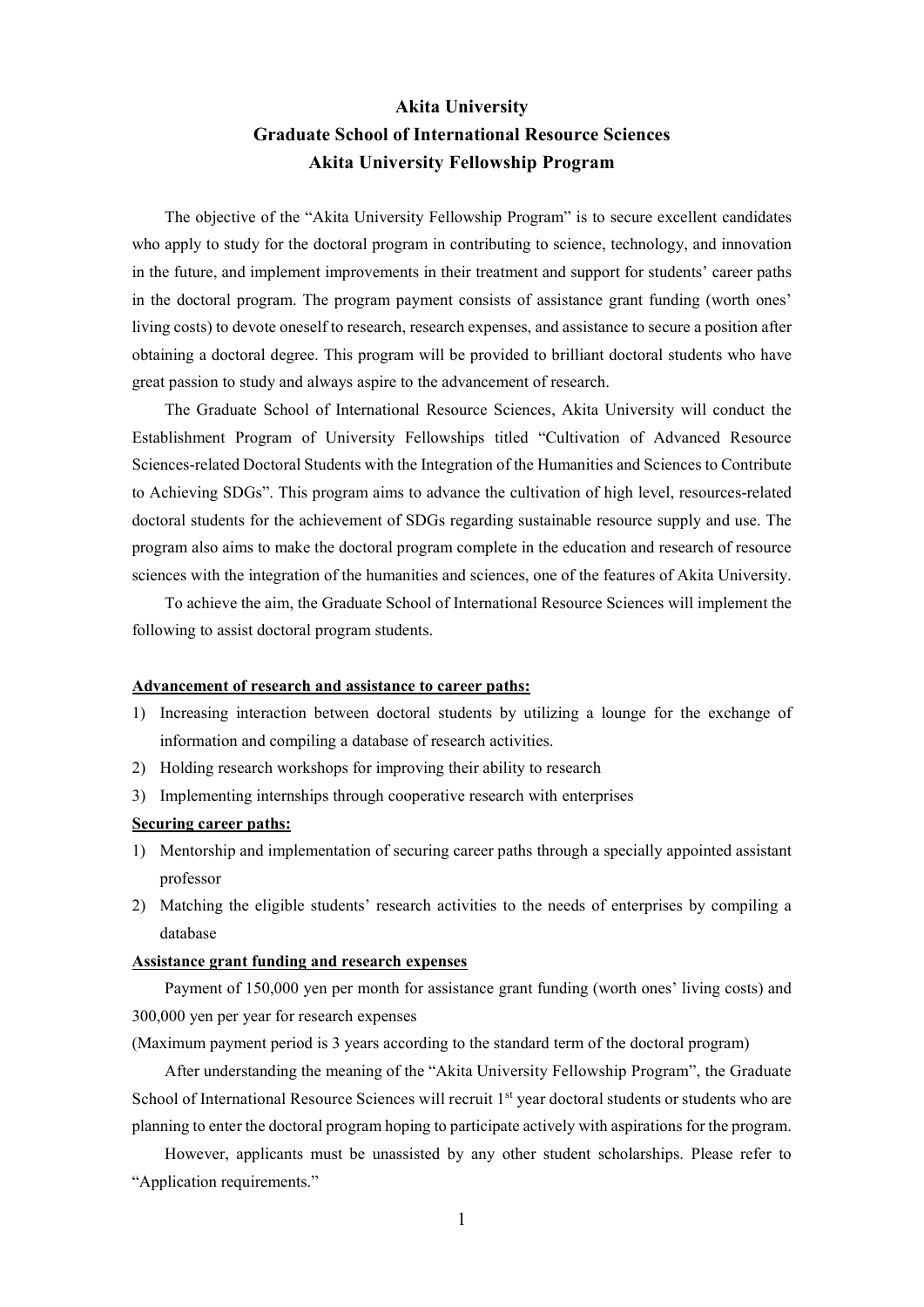#### **1. Number of Students to be Admitted**

| Program Name                                                    | Number Admitted        |
|-----------------------------------------------------------------|------------------------|
| Cultivation of Advanced Resource Sciences-related Doctoral      |                        |
| Students with the Integration of the Humanities and Sciences to | (the $1st$ year of the |
| Contribute to Achieving SDGs                                    | Doctoral Program)      |

#### **2. Application Requirements**

Applicants must be enrolled in the 1<sup>st</sup> year of the doctoral program at this university, or students who are planning to enter the doctoral program, or applicants for admission to the doctoral programs with qualifications to apply to Akita University Graduate School of International Resource Sciences (Department of Geosciences, Geotechnology, and Materials Engineering for Resources). In addition to that, applicants must meet these requirements below.

- (1) Applicants must have been done a face-to face interview (including online) with the applicant's intended supervising professor before submitting the application, and have obtained the intended supervisor's consent beforehand.
- (2) Applicants must NOT have the Japan Society for a Promotion of Science (JSPS) research fellowship, the Japanese Government Scholarship. Applicants also cannot have scholarships from their home country. Doctoral students belong to working course and have sufficient funds for living expenses from their companies are not eligible.

If an "Akita University Fellowship Program" is an international student who is currently overseas and is provisionally selected for this program, the program will only be formally confirmed and provide the stipends and the research expenses once they arrive in Japan.

#### **3. When and Where to Apply**

(1) Application period: May 9th - May 15th, 2022

Please attach application materials to the e-mail and send them to the e-mail address below.

(2) Where to submit the application

Graduate School of International Resource Sciences,

Academic Affairs Division

Akita University

E-mail: sg-shigen@jimu.akita-u.ac.jp

1-1 Tegata Gakuen-machi, Akita-city AKITA 010-8502, Japan

Tel: (018)-889-2236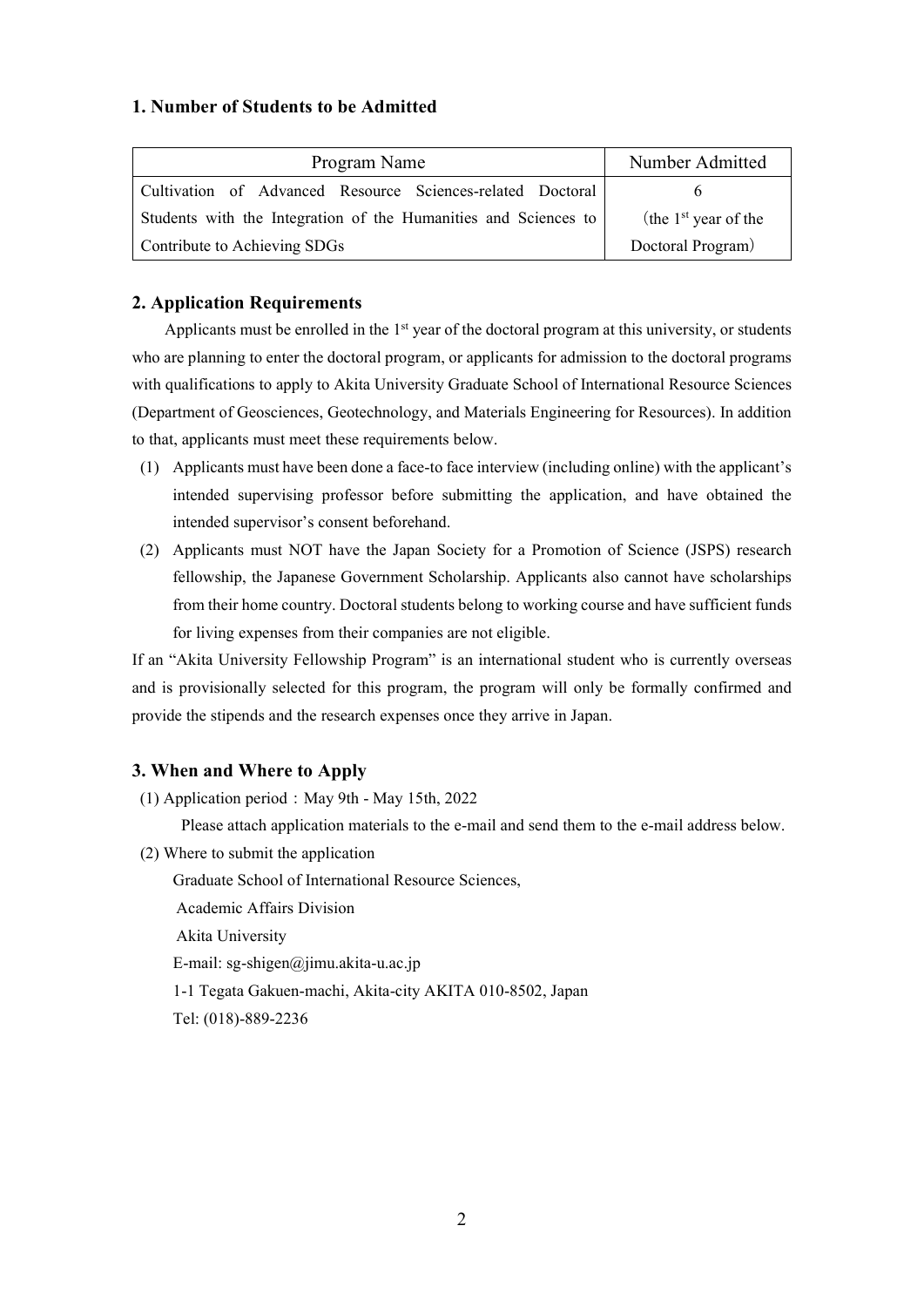#### **4. Application Procedures**

(1) Application materials

| Documents              | <b>Notes</b>                                                             |
|------------------------|--------------------------------------------------------------------------|
| Application Form to    | Fill in the blanks on the prescribed application form to attend provided |
| Attend                 | by this Graduate School.                                                 |
| Research Plan          | The desired field or topics for study must be explained in the outline   |
|                        | of the research plan on the form in 300 words (in Japanese, 1,000)       |
|                        | characters) or less, upon consultation with the applicant's intended     |
|                        | supervising professor.                                                   |
| Letter of              | A letter of recommendation must be written by the applicant's            |
| Recommendation         | supervising instructor. (in English or Japanese)                         |
| Academic Record        | Academic record transcript of the most recent academic background        |
| Transcript of the most | (in English or Japanese)                                                 |
| Recent Academic        |                                                                          |
| Background             |                                                                          |

(2) Points to consider when applying

- 1) Applications with errors cannot be accepted, so please be sure to double-check your application to make sure that you have entered all the required information correctly.
- 2) Once submitted, application materials cannot be returned or revised.
- 3) If any misrepresentations are found in the application materials, students may be expelled from the program even after being selected for this program.
- 4) If there is any change to the "preferred mailing address" you indicated on the application form after the application has been submitted, please notify the office immediately.
- 5) The Research Plan may be prepared using a computer application as long as the form and style match the form designated by this Graduate School.

#### **5. Selection Process**

 Selection will be based on the combination of an interview (including online) and application materials in a comprehensive way.

 Regarding the interview schedule, place, and waiting area, the Academic Affairs Division of this Graduate School and/or your intended supervising professor will notify the applicants later.

#### **6. Notes**

- (1) On the day of the screening, applicants must come to the directed location (or set up online) within the designated time
- (2) The cut-off for late admittance will be 10 minutes after the screening has commenced.
- (3) During the screening, applicants are expected to follow all directions given by the exam proctor.